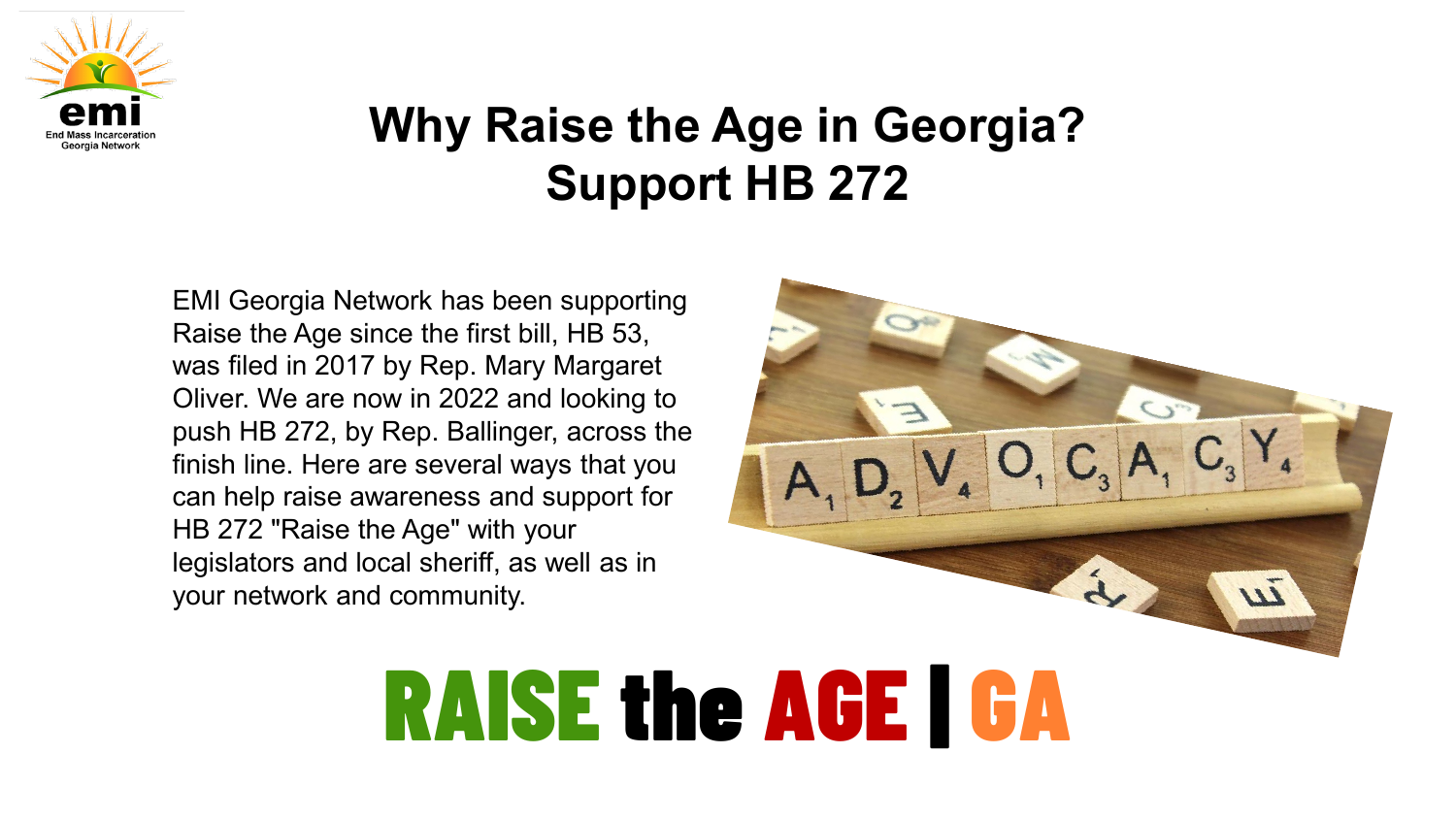

**Georgia is one of only three states that has not increased the age of juvenile jurisdiction to age 18. 47 other states** now keep 17-year-olds in the juvenile system. **47 other states** realize that "raise the age" is about prevention, intervention and better outcomes, not about lack of accountability.



Map courtesy of Voices for Georgia's Children

**Anatomy of a Teenage Brain**



Studies about brain development support the idea of keeping youth who commit offense in juvenile court until at least age 17. Numerous health experts confirm that the brain's frontal lobe referred to as the "executive" part of the brain — is not fully developed until the mid-20s. This part of the brain regulates decision-making, planning, judgment and impulse control.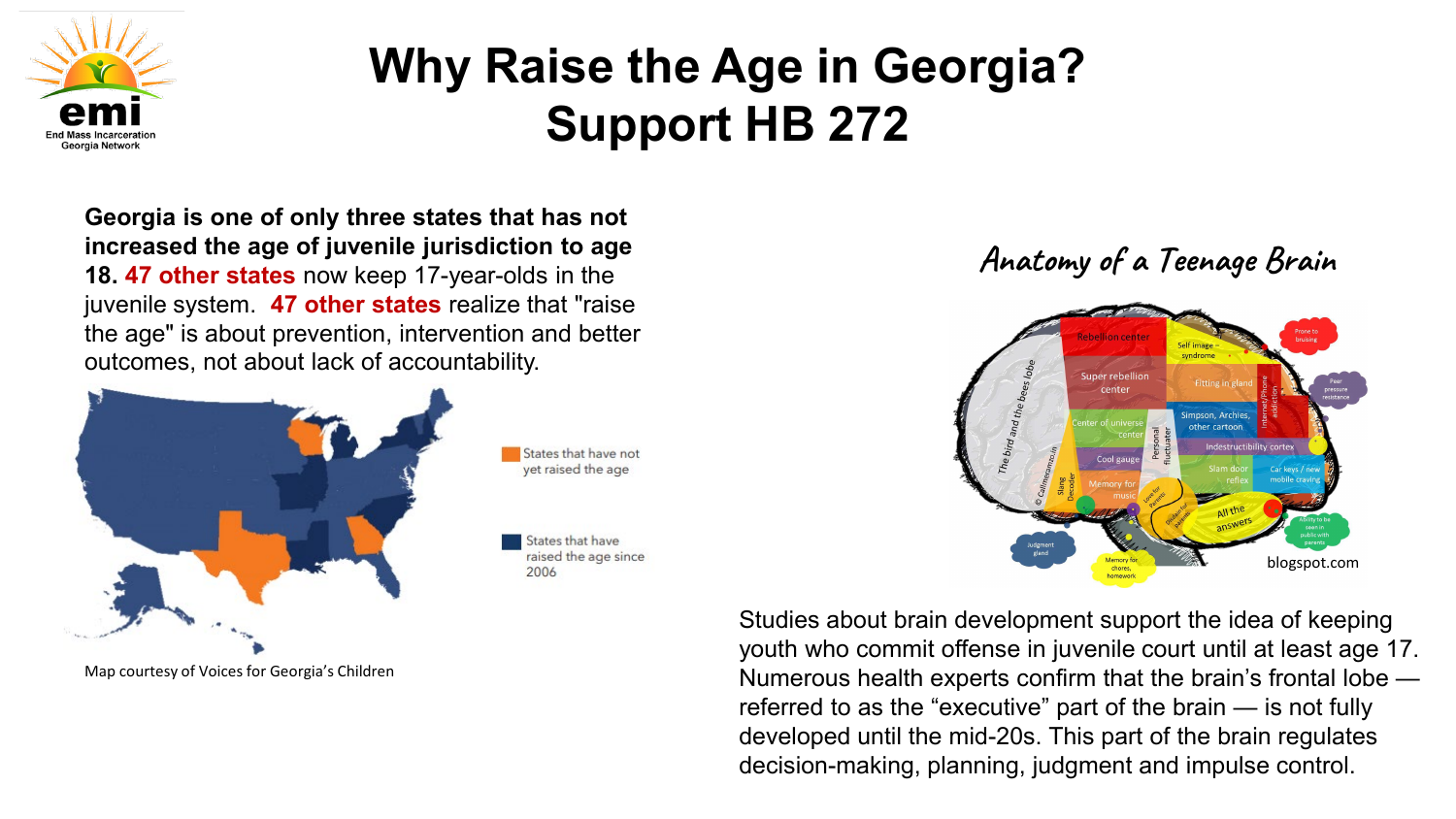

Current law shuts out parents of 17 year-olds. These children — and their parents — will benefit from the right of parental support as they navigate the court system. In many cases parents do not find out about their child's arrest until it becomes a barrier in college applications.



In juvenile court, a 17-year-old is likely to be mandated to attend school, make restitution to victims and attend community-based rehabilitative programs that focus on the causes of the problem behavior.





Raising the age of jurisdiction will not reduce or minimize current law for youth who are found guilty of committing violent offenses.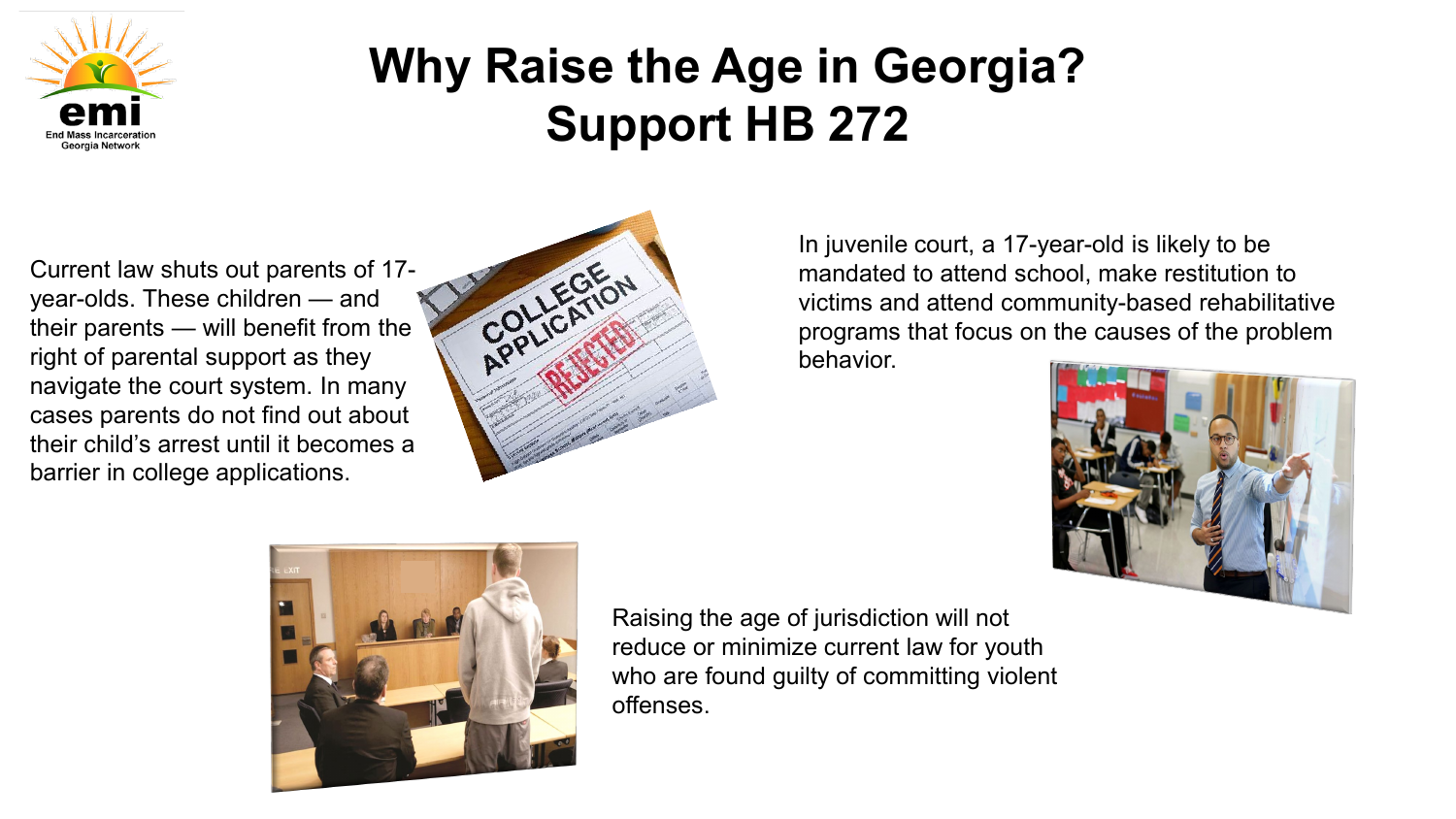

Who do I need to contact?

Contact your State Senator and the Georgia Sheriffs' Association and ask them to support the passage of HB 272.

### **Your State Senator**

Find your legislator: <https://www.legis.ga.gov/find-my-legislator>

### **Georgia Sheriffs' Association**

Contact us: <https://georgiasheriffs.org/index.php/about-us/contact-us>

Phone: 770-914-1076

# RAISE the AGE | GA

Visit our "HB 272 Raise the Age" page on our website for what to say when you write or call the Georgia Sheriffs' Association.

<https://emiganetwork.org/hb-272-raise-the-age>